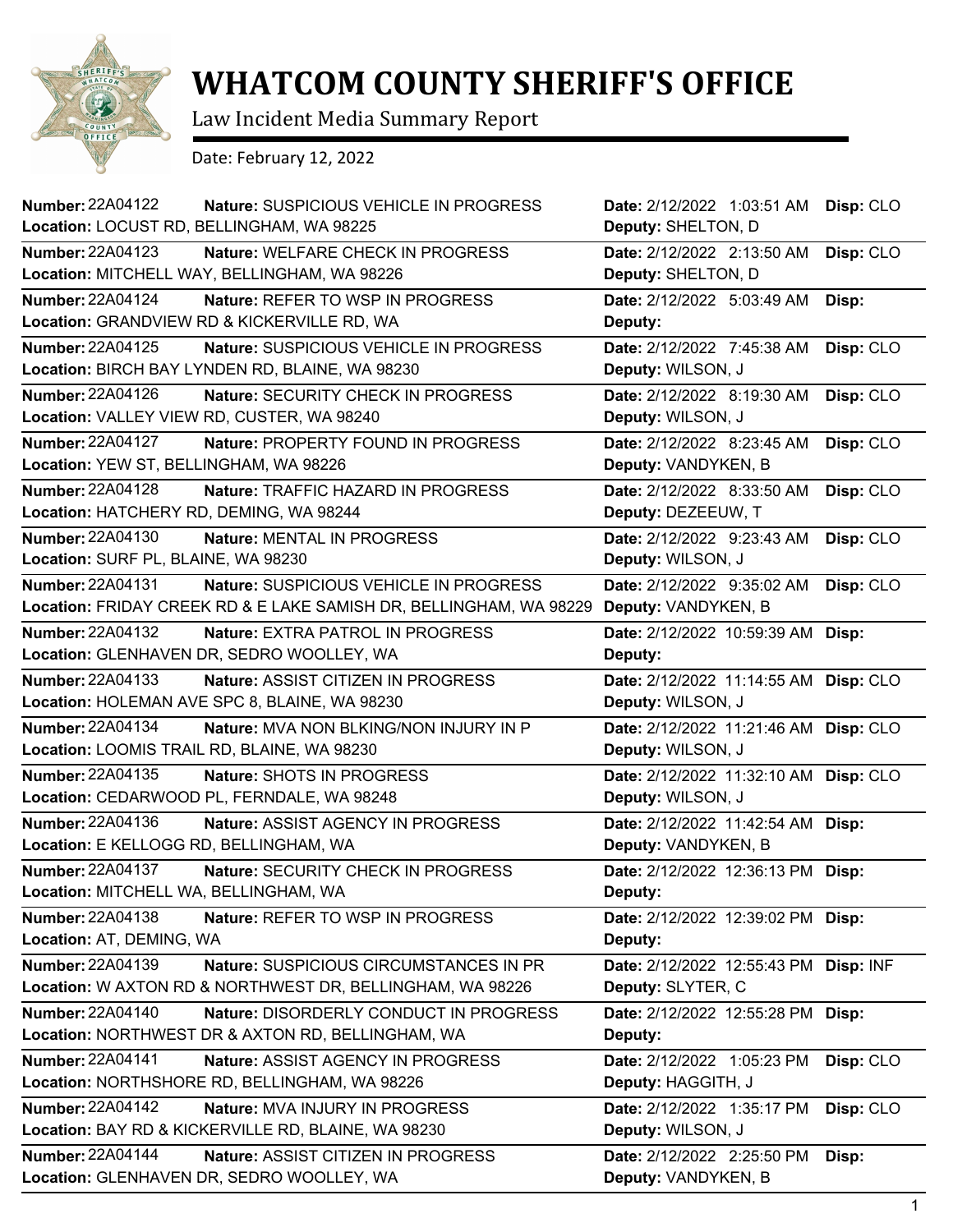| <b>Number: 22A04145</b><br>Nature: ALARM AUDIBLE IN PROGRESS        | Date: 2/12/2022 2:31:40 PM<br>Disp:     |  |
|---------------------------------------------------------------------|-----------------------------------------|--|
| Location: BIRCH BAY DR, BLAINE, WA                                  | Deputy: VANDERVEEN, T                   |  |
| <b>Number: 22A04146</b><br>Nature: JUVENILE PROBLEM IN PROGRESS     | Date: 2/12/2022 2:39:41 PM<br>Disp: CLO |  |
| Location: DINKEL RD, BELLINGHAM, WA 98226                           | Deputy: HEYSTEK, L                      |  |
| <b>Number: 22A04147</b><br>Nature: CIVIL STANDBY IN PROGRESS        | Date: 2/12/2022 2:57:25 PM<br>Disp:     |  |
| Location: VAN WYCK RD, BELLINGHAM, WA                               | Deputy: VANDYKEN, B                     |  |
| Number: 22A04148<br>Nature: SEX OFFENDER REGISTRATION               | Date: 2/12/2022 3:06:49 PM<br>Disp: CLO |  |
| Location: FIRDALE WAY, FERNDALE, WA 98248                           | Deputy: JAMES, J                        |  |
| Number: 22A04149<br>Nature: SUICIDAL SUBJECT IN PROGRESS            | Date: 2/12/2022 3:28:04 PM<br>Disp: CLO |  |
| Location: GRANGER WAY, LUMMI ISLAND, WA 98262                       | Deputy: INGERMANN, N                    |  |
| Number: 22A04150<br>Nature: REFER TO WSP IN PROGRESS                | Date: 2/12/2022 3:38:41 PM<br>Disp:     |  |
| Location: MT BAKER HW & MARSHALL HILL RD, WA                        | Deputy:                                 |  |
| <b>Number: 22A04151</b><br>Nature: ASSIST AGENCY COLD CALL          | Date: 2/12/2022 3:49:26 PM<br>Disp:     |  |
| Location: PACIFIC HW, BLAINE, WA                                    | Deputy: CONLEE, Z                       |  |
| <b>Number: 22A04152</b><br><b>Nature: THREAT IN PROGRESS</b>        | Date: 2/12/2022 3:51:25 PM<br>Disp: CLO |  |
| Location: APACHE DR, MAPLE FALLS, WA 98266                          | Deputy: HEYSTEK, L                      |  |
| <b>Number: 22A04153</b><br><b>Nature: ASSIST AGENCY IN PROGRESS</b> | Date: 2/12/2022 3:59:23 PM<br>Disp: CLO |  |
| Location: E AXTON RD, BELLINGHAM, WA 98226                          | Deputy: INGERMANN, N                    |  |
| <b>Number: 22A04154</b><br>Nature: REFER TO WSP IN PROGRESS         | Date: 2/12/2022 4:00:35 PM<br>Disp:     |  |
| Location: NB I5 AT & MP 24, WA                                      | Deputy:                                 |  |
| <b>Number: 22A04155</b><br>Nature: WELFARE CHECK IN PROGRESS        | Disp: CLO<br>Date: 2/12/2022 4:04:10 PM |  |
| Location: RALEIGH DR, POINT ROBERTS, WA 98281                       | Deputy: JAMES, J                        |  |
| Number: 22A04156<br><b>Nature: WATCH FOR IN PROGRESS</b>            | Date: 2/12/2022 4:06:00 PM<br>Disp:     |  |
| Location: AIRPORT DR & CANTERBURY LN, BELLINGHAM, WA                | Deputy:                                 |  |
|                                                                     |                                         |  |
| <b>Number: 22A04158</b><br>Nature: ASSIST CITIZEN IN PROGRESS       | Date: 2/12/2022 4:17:09 PM<br>Disp: CLO |  |
| Location: SILVER LAKE RD, MAPLE FALLS, WA 98266                     | Deputy: HEYSTEK, L                      |  |
| <b>Number: 22A04159</b><br>Nature: TRAFFIC STOP                     | Date: 2/12/2022 4:36:37 PM<br>Disp: CAA |  |
| Location: PORTAL WAY & GRANDVIEW RD, FERNDALE, WA 98248             | Deputy: JAMES, J                        |  |
| Arrested: MARSHALL, SEREN R.<br>Age: 27                             |                                         |  |
| <b>Offenses: Traffic, Criminal Citation</b>                         |                                         |  |
| Number: 22A04160<br>Nature: ALARM AUDIBLE IN PROGRESS               | Date: 2/12/2022 4:35:42 PM<br>Disp:     |  |
| Location: LAKE WHATCOM BL, BELLINGHAM, WA                           | Deputy: CONLEE, Z                       |  |
| Number: 22A04161<br>Nature: MVA NON BLKING/NON INJURY IN P          | Date: 2/12/2022 4:50:51 PM<br>Disp: CLO |  |
| Location: HANNEGAN RD & E POLE RD, LYNDEN, WA 98264                 | Deputy: INGERMANN, N                    |  |
| Number: 22A04162<br>Nature: TRAFFIC PROBLEM IN PROGRESS             | Date: 2/12/2022 5:10:35 PM<br>Disp: CLO |  |
| Location: YEW STREET RD, BELLINGHAM, WA 98229                       | Deputy: HAGGITH, J                      |  |
| Number: 22A04163<br>Nature: WATCH FOR IN PROGRESS                   | Date: 2/12/2022 5:20:57 PM<br>Disp:     |  |
| Location: BAY RD & BLAINE RD, BLAINE, WA                            | Deputy:                                 |  |
| Number: 22A04165<br><b>Nature: WATCH FOR IN PROGRESS</b>            | Date: 2/12/2022 6:20:21 PM<br>Disp:     |  |
| Location: KICKERVILLE RD, BLAINE, WA                                | Deputy:                                 |  |
| <b>Number: 22A04167</b><br>Nature: NEIGHBORHOOD DISPUTE IN PROGRE   | Disp: CLO<br>Date: 2/12/2022 6:51:20 PM |  |
| Location: GOLDEN VALLEY DR, MAPLE FALLS, WA 98266                   | Deputy: HEYSTEK, L                      |  |
| Number: 22A04169<br>Nature: WELFARE CHECK IN PROGRESS               | Date: 2/12/2022 7:53:37 PM<br>Disp:     |  |
| Location: WILLEYS LAKE RD, FERNDALE, WA                             | Deputy: HEYSTEK, L                      |  |
| Number: 22A04171<br>Nature: WATCH FOR IN PROGRESS                   | Date: 2/12/2022 8:00:25 PM<br>Disp:     |  |
| Location: CABLE ST & LAKE WHATCOM BL, BELLINGHAM, WA                | Deputy:                                 |  |
| Number: 22A04173<br>Nature: SUSPICIOUS VEHICLE COLD CALL            | Date: 2/12/2022 8:12:24 PM<br>Disp: CLO |  |